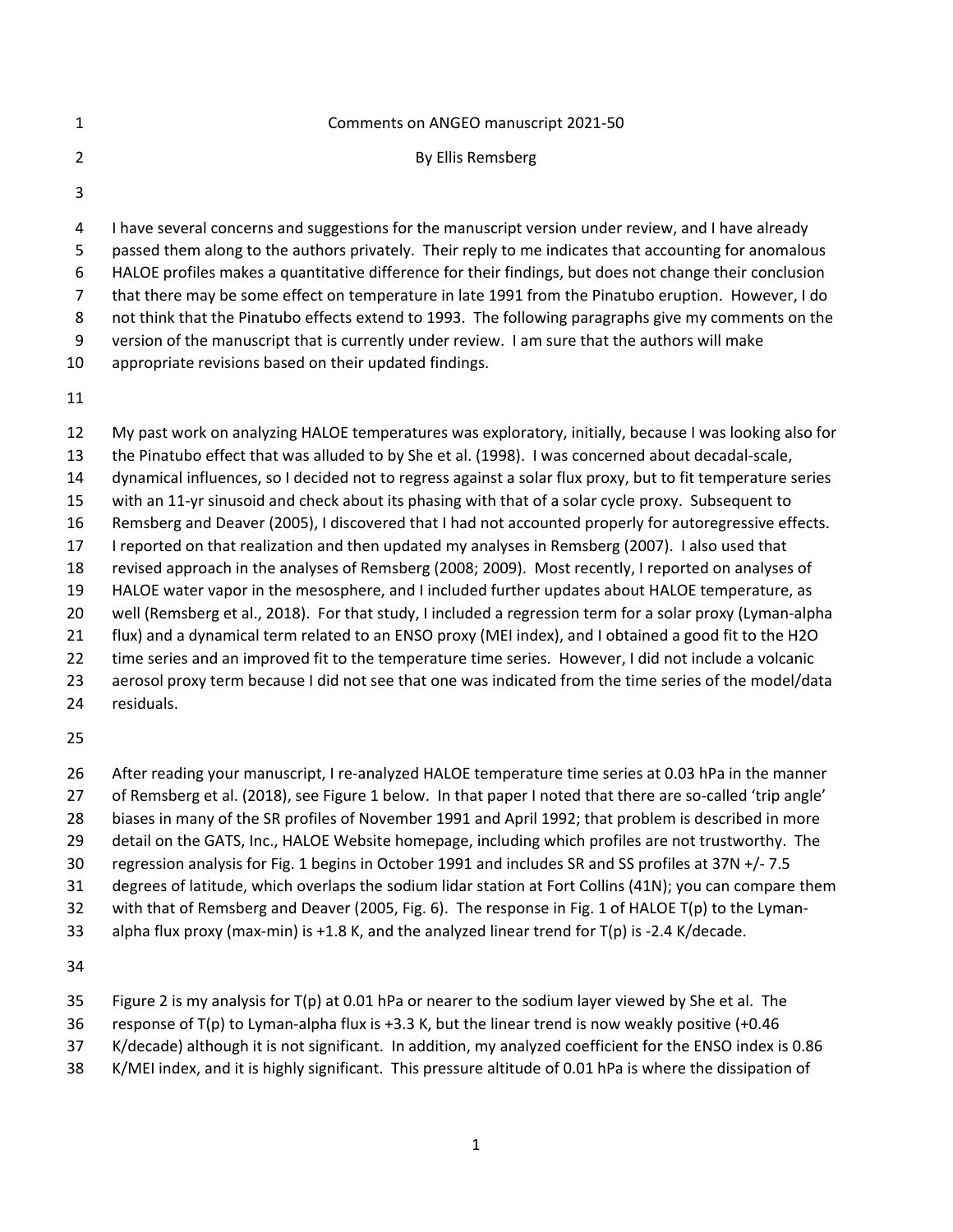- gravity waves (and the phase of ENSO) may be affecting temperature. Again, my regression model fits
- the data well, even during the year or so following the Pinatubo eruption.
- 

 Finally, Figure 3 is an "image" of the longitude/pressure cross section for SS profiles on 15 December 1991 at 38N latitude. Note that HALOE viewed this latitude only about once every month or so. You may access and view similar images at the HALOE Website by clicking on 'Browse images' on the left menu of the homepage, and then selecting from the next pop-up page, a longitude/pressure plot, the parameter of interest (temperature), the months of a given year, and whether you wish to look at SS and/or SR scans. When you make your request at the bottom of that Webpage, the list of days that you asked for appears along with their mean latitude; clicking on one particular day then allows you to view more images. I show Fig. 3, so that you will see that there was a region of warm temperatures (225 K) near 0.01 hPa and about 270 E longitude (~Ft. Collins). There is also a pronounced zonal wave-1 in T(p) at this pressure level (see the cold values of ~200K near 60E). To my mind, this longitudinal variation in T(p) indicates effects from the interaction of planetary waves with gravity waves in the upper mesosphere. It may be that there is an indirect connection with the Pinatubo event, too, wherein its aerosol layers have altered slightly the meridional T(p) gradient of the lower stratosphere and allowed for a redirection of the transmission of gravity waves to the mesosphere. On the other hand, transport times and radiative relaxation rates are short in the upper mesosphere, such that any temperature anomalies decay quickly. A sustained transmission of gravity waves would be necessary to maintain

- those anomalies, in my opinion.
- 
- Additional references:
- Remsberg, E. E., A re-analysis for the seasonal and longer-period cycles and the trends in middle
- atmosphere temperature from HALOE, J. Geophys. Res.—Atmospheres, vol. 112, D09118,
- doi:10.1029/2006JD007489, 2007.
- 
- Remsberg, E. E., On the response of Halogen Occultation Experiment (HALOE) stratospheric ozone and
- temperature to the 11-yr solar cycle forcing, J. Geophys. Res.-Atmospheres, 113, D22304,
- doi:10.1029/2008JD010189, 2008.
- 
- Remsberg, E., Damadeo, R., Natarajan, M., and Bhatt, P.: Observed responses of mesospheric water
- vapor to solar cycle and dynamical forcings, J. Geophys. Res., 123, 3830-3843,
- [https://doi.org/10.1002/2017JD028029,](https://doi.org/10.1002/2017JD028029) 2018.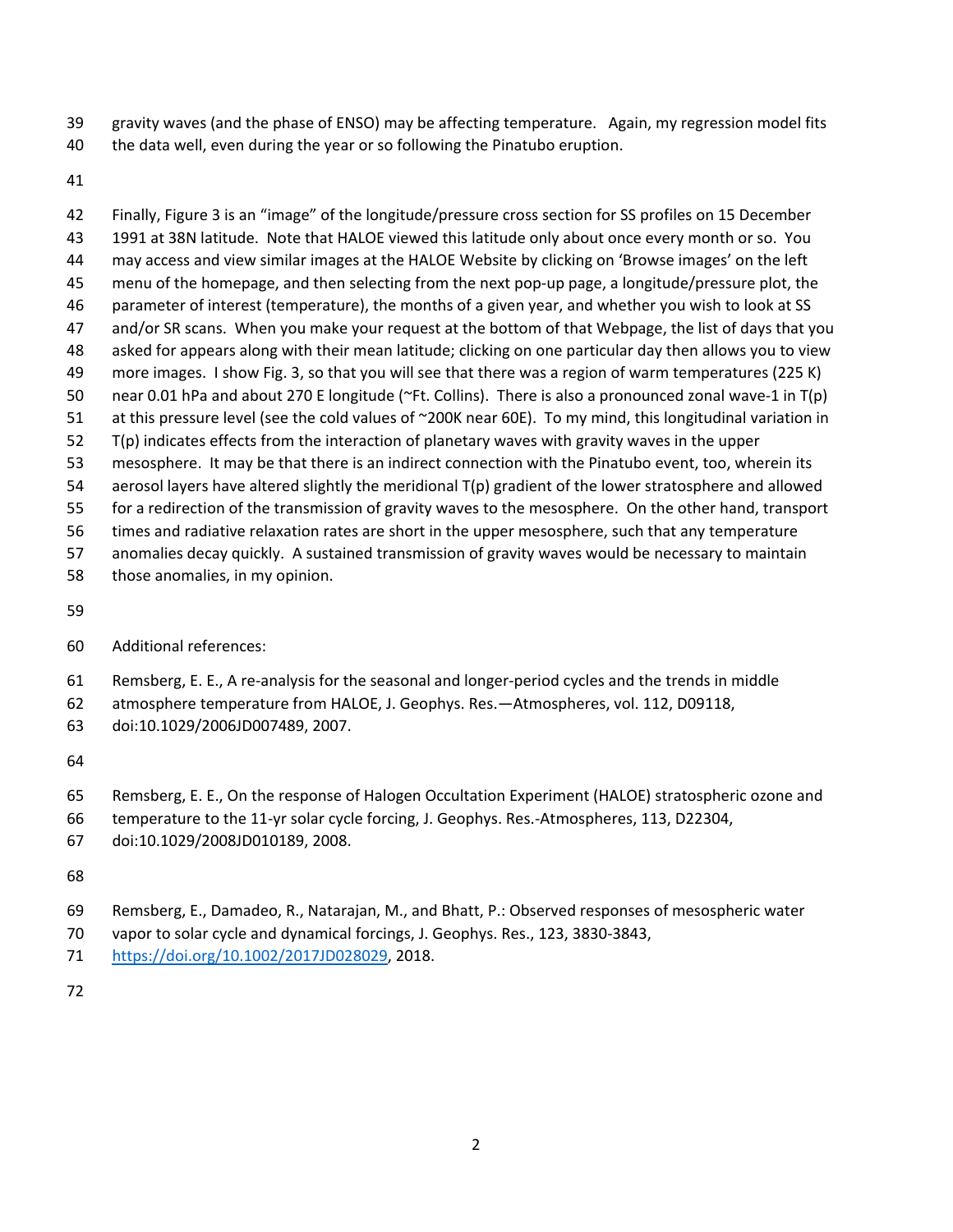



Figure 1—HALOE temperature time series at 0.03 hPa and 37N +/- 7°. Regression model terms are listed

at lower left; x-axis is days since 1 January 1991.



Figure 2—As in Fig. 1, but for 0.01 hPa.

- 
- 
- 
- 
- 

- 
- 
- 
-